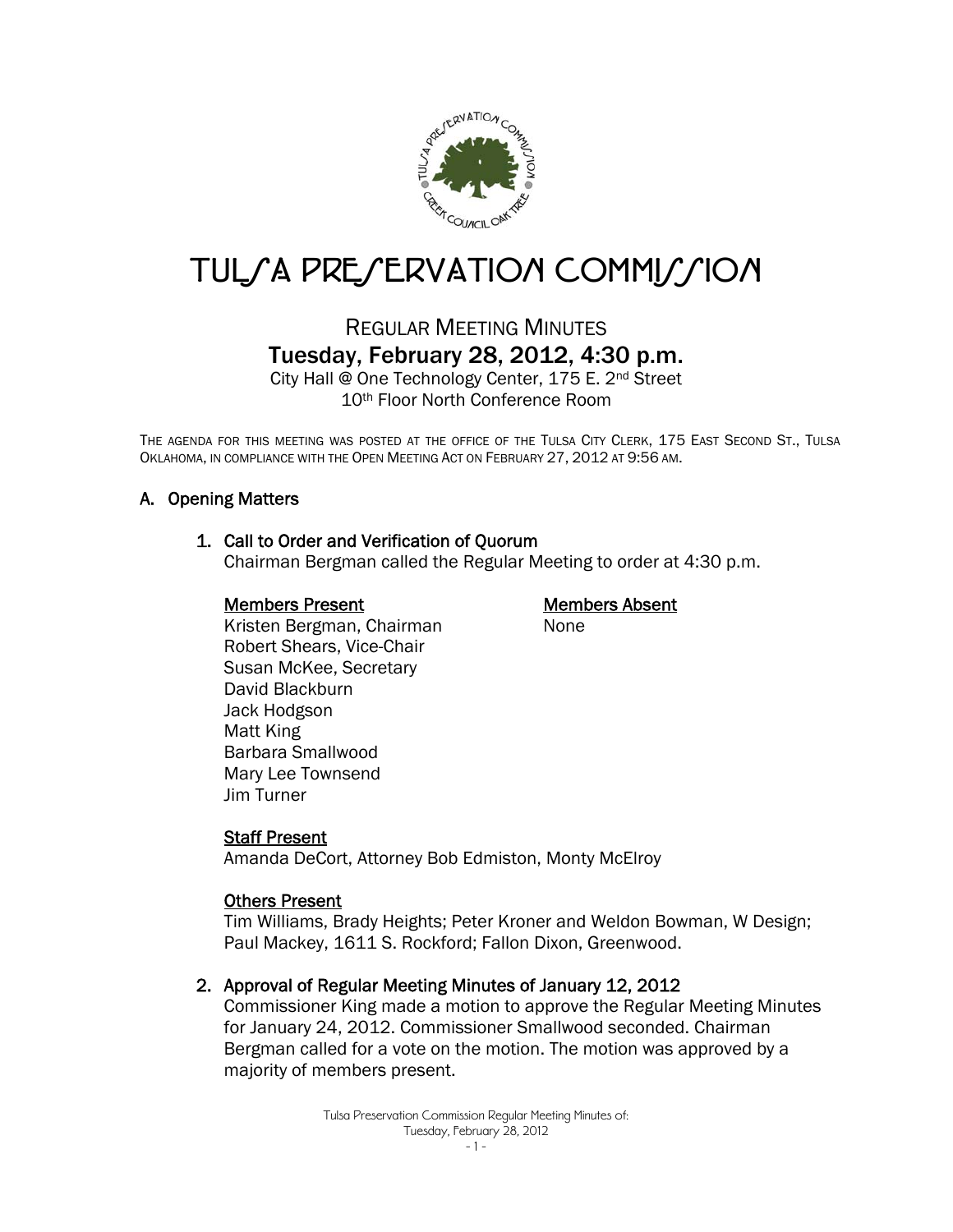#### In Favor

Opposed None

Abstaining Bergman

Not Present None

- 1. Blackburn 2. Hodgson
- 3. King
- 4. McKee
- 5. Shears
- 6. Townsend
- 7. Smallwood
- 8. Turner

#### 3. Disclosure of Conflicts of Interest

No one reported a conflict of interest with the proposals on the agenda.

#### B. Actionable Items

#### 1. COA-12-006 / 1611 S. Rockford Avenue (Swan Lake)

Applicants: Weldon Bowman

*TPC Previously Reviewed January 12, 2012*  Request:

Replace original wood lap siding with new hardi-board siding matching the original siding pattern, dimensions and directional pattern.

Monty McElroy presented Mr. Bowman's Certificate of Appropriateness application to the Commission and read the applicable guidelines for this district. Mr. Bowman was present to answer questions.

Commissioner Townsend made a motion to approve the application with no conditions. Commissioner King seconded the motion. Chairman Bergman asked for a vote on the motion.

#### Vote: 1732 S. St. Louis Avenue

| In Favor     | <b>Opposed</b> | <b>Abstaining</b> | <b>Not Present</b> |
|--------------|----------------|-------------------|--------------------|
| 1. Bergman   | None           | None              | None               |
| 2. Blackburn |                |                   |                    |
| 3. Hodgson   |                |                   |                    |

- 4. King
- 5. McKee
- 6. Shears
- 7. Townsend
- 8. Smallwood
- 9. Turner

The motion was **Approved Unanimously** by members present and voting. Swan Lake Guidelines cited: A1.1.1; A1.1.2; A1.1.4.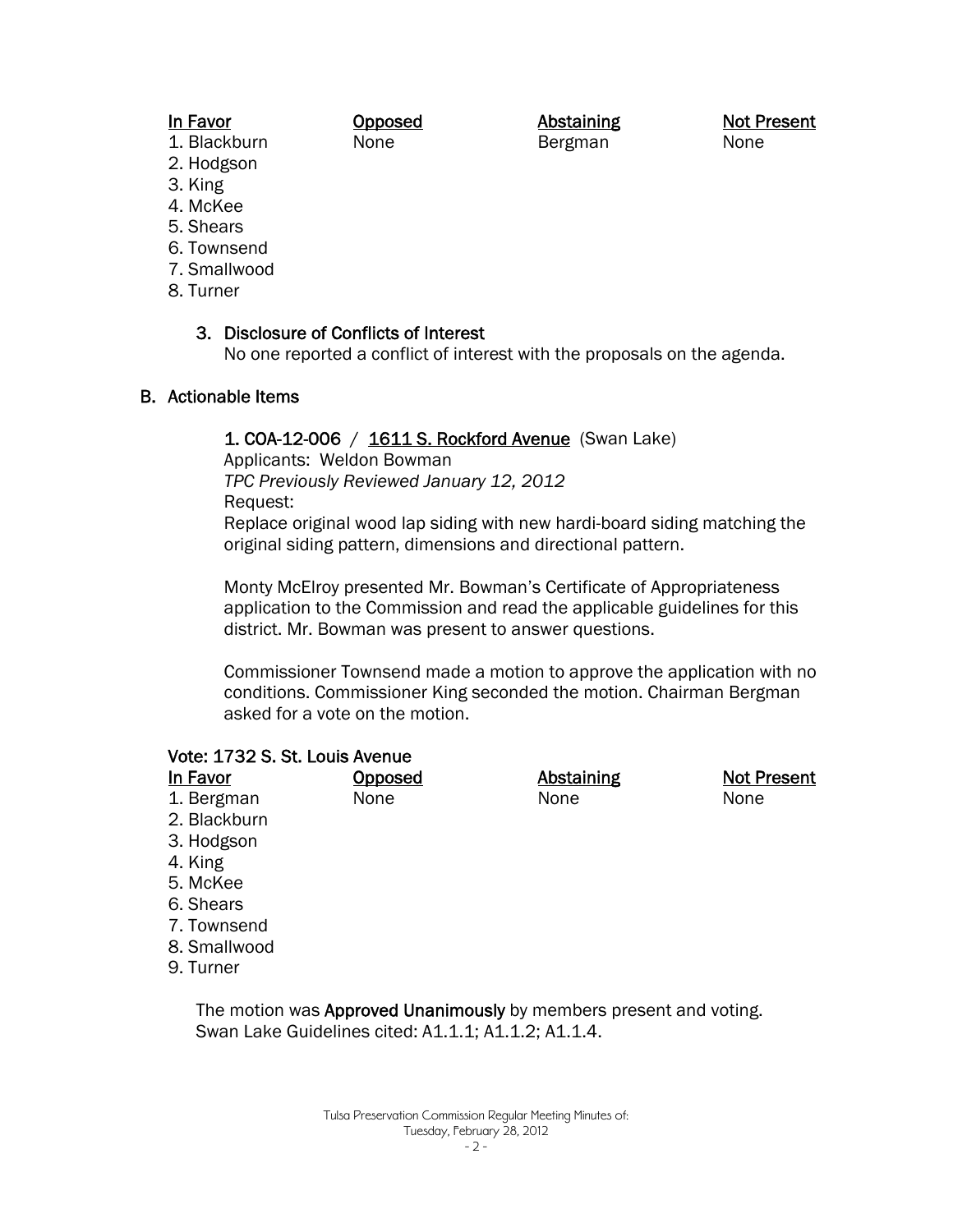#### 2. COA-12-007 / 1141 North Cheyenne Avenue (Brady Heights)

Applicant: Hugh Abercrombie COA *Subcommittee Review Date: None*  Request:

- 1. Replace two metal porch supports (not original) with wooden columns to match original columns.
- 2. Install decorative eave brackets based on physical evidence and similar home in neighborhood.

Monty McElroy presented Mr. Abercrombie's Certificate of Appropriateness application to the Commission and read the applicable guidelines for this district. Mr. Abercrombie was unable to attend the meeting.

Commissioners discussed the fact that Mr. Abercrombie completed the proposed work prior to COA approval. The Commissions made a requirement that Mr. Abercrombie come before the Commission before he begins any future work in the neighborhood.

Commissioner Smallwood made a motion to approve the application with no conditions. Commissioner Blackburn seconded the motion. Chairman Bergman asked for a vote on the motion.

#### Vote: 1141 North Cheyenne Avenue

| In Favor     | <b>Opposed</b> | <b>Abstaining</b> | <b>Not Present</b> |
|--------------|----------------|-------------------|--------------------|
| 1. Bergman   | None           | 1. Turner         | None               |
| 2. Blackburn |                |                   |                    |
| 3. Hodgson   |                |                   |                    |
| 4. King      |                |                   |                    |
| 5. McKee     |                |                   |                    |

- 6. Shears
- 7. Smallwood
- 8. Townsend

The motion was **Approved Unanimously** by members present and voting. Brady Heights Guidelines cited: Restoring Existing Structures, Building Wall Materials, Preferred Options, 1., Second Preference, 1.; Restoring Existing Structures, Porches, Preferred Option, 1., Second Preference, 1.; Additions to Existing Structures, Porches, 1.

#### 3. Resolution for Retention of Historic Tax Credit Program

Amanda DeCort discussed with Commissioners the current status of Oklahoma's Historic Tax Credit program and presented a resolution to be distributed to all state legislators. The resolution stated that the TPC is opposed to all legislation which eliminates the tax credits or limits their transferability; and asks that all legislators reject such legislation.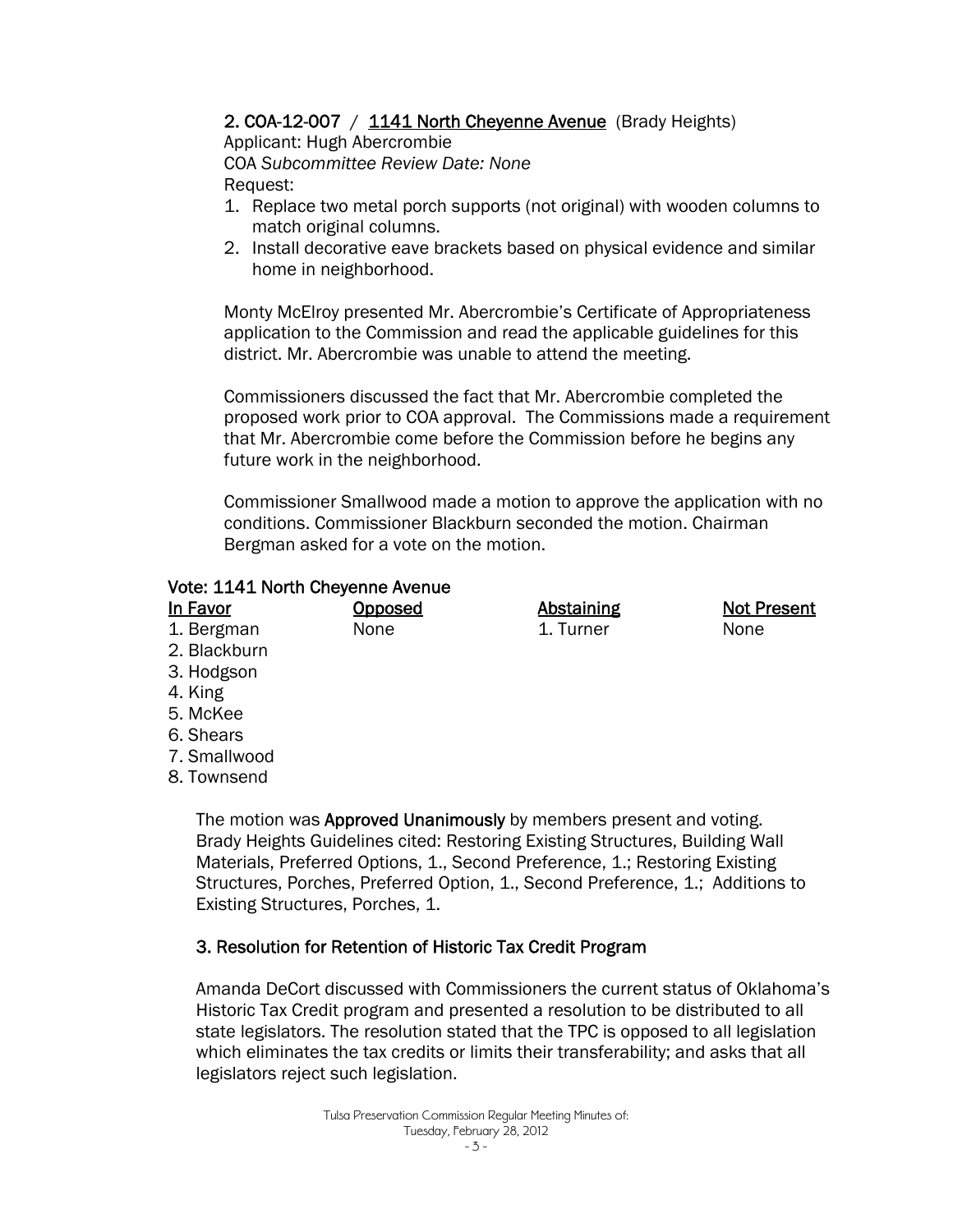Commissioner Townsend made a motion to approve a resolution and authorized the Chairman to sign it on behalf of the Commission. Commissioner Hodgson seconded the motion. Chairman Bergman asked for a vote on the motion.

#### Vote: Resolution for Retention of Historic Tax Credit Program

| In Favor   | Opposed |  |
|------------|---------|--|
| 1. Bergman | None    |  |

**Abstaining** None

Not Present None

- 1. Bergman 2. Blackburn
- 3. Hodgson
- 4. King
- 5. McKee
- 6. Shears
- 7. Smallwood
- 8. Townsend
- 9. Turner

The motion was **Approved Unanimously** by members present and voting.

#### A. Reports

#### 1. Staff Report

Amanda DeCort gave an update on the Whittier Square National Register nomination, CLG funding, and the upcoming window workshops.

#### 2. Chair Report

No report.

#### 3. Committee Reports

#### a. Rules & Regulations

Committee Chairman Townsend presented the first reading of the proposed update to Article VII of the Rules & Regulations. She explained that the proposed update includes a better definition of property owner in the case of Zoning Map Amendments.

#### b. Outreach

No report.

#### c. Design Guidelines

Committee Chairman Smallwood reported that a public meeting for all property owners is scheduled to be held at 6:00 on March 6 at City Hall.

#### C. New Business

None